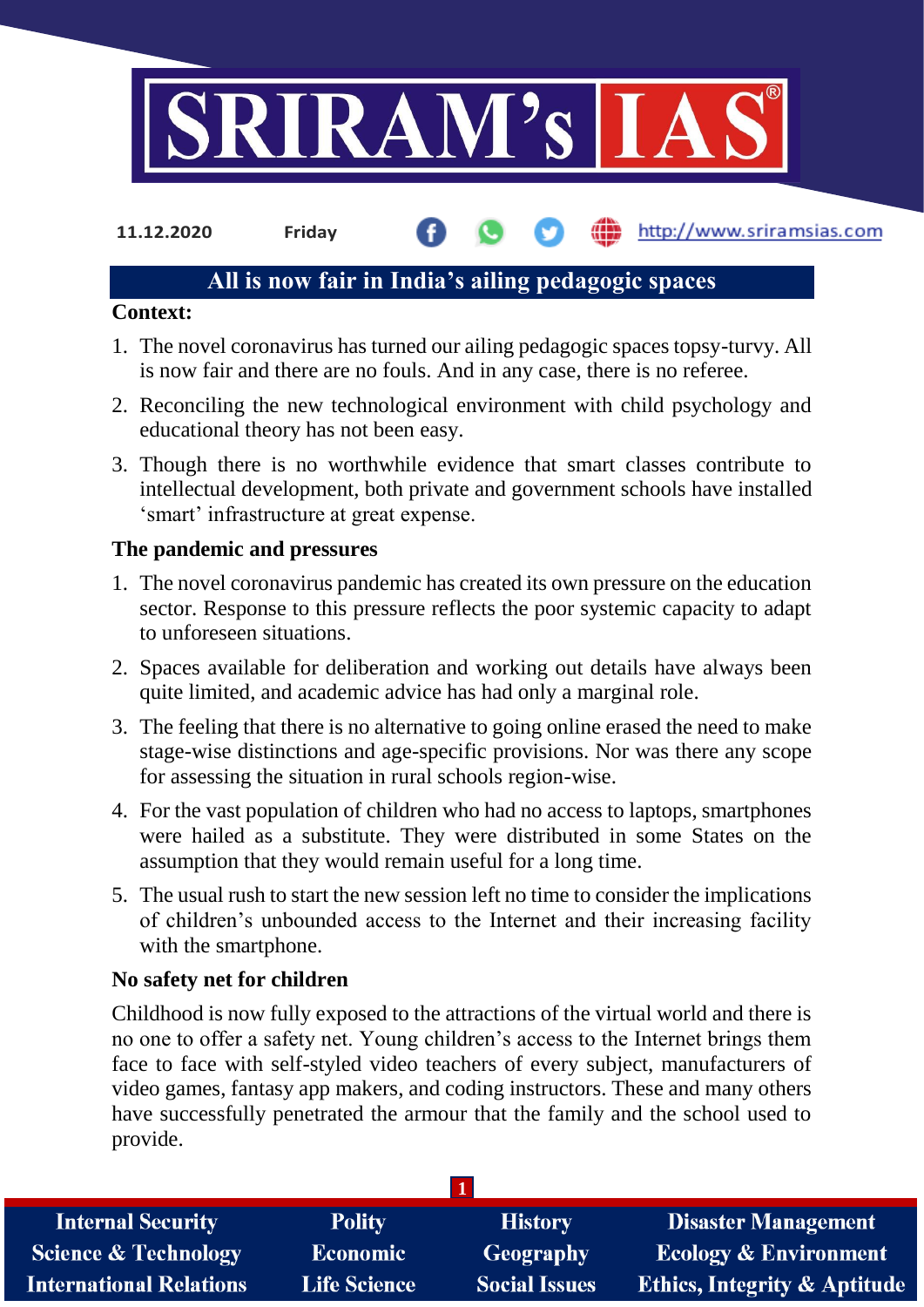

#### http://www.sriramsias.com **11.12.2020 Friday**

### **The fascination of precocity and Competition**

- 1. Provision of a hands-on experience and the reading of printed material remained undisturbed in primary schools even under pandemic conditions in European countries, Japan and China.
- 2. Online teaching was perceived only as a supplement, that too for older children.
- 3. Stage-wise specificity of appropriateness is seldom given serious consideration in our system. The general logic currently applied is that if digital resources are useful for higher classes, why not induct the youngest age group in online learning?
- 4. Respect for the natural pace of intellectual maturation and the importance of hands-on experience have enjoyed universal currency.
- 5. Over the recent years, acceleration of learning, outcome-driven teaching and frequent testing emerged as parts of a new ideology in education.
- 6. The modern schooling system has introduced and propagated a culture of competitiveness. Parents want to see their child moving ahead of others.
- 7. Children internalise this desire early and teachers encourage it despite what they learn during their training about individual differences in pace and style of learning.

# **True to its name**

# **Precaution**

The Drugs Controller General of India has taken the greatly reassuring decision to seek additional safety and immunogenicity data from the Pune-based Serum Institute of India and Hyderabad's Bharat Biotech even for emergency use approval rather than an early roll-out of vaccines that have not been sufficiently studied.

#### **Lack of sufficient Data**

The decision to seek more evidence would mean a slight delay in locally manufactured vaccines becoming available. By keeping the approval on hold pending more evidence, the expert committee has done much to generate trust in

| <b>Internal Security</b>        | <b>Polity</b>       | <b>History</b>       | <b>Disaster Management</b>              |  |  |
|---------------------------------|---------------------|----------------------|-----------------------------------------|--|--|
| <b>Science &amp; Technology</b> | <b>Economic</b>     | Geography            | <b>Ecology &amp; Environment</b>        |  |  |
| <b>International Relations</b>  | <b>Life Science</b> | <b>Social Issues</b> | <b>Ethics, Integrity &amp; Aptitude</b> |  |  |